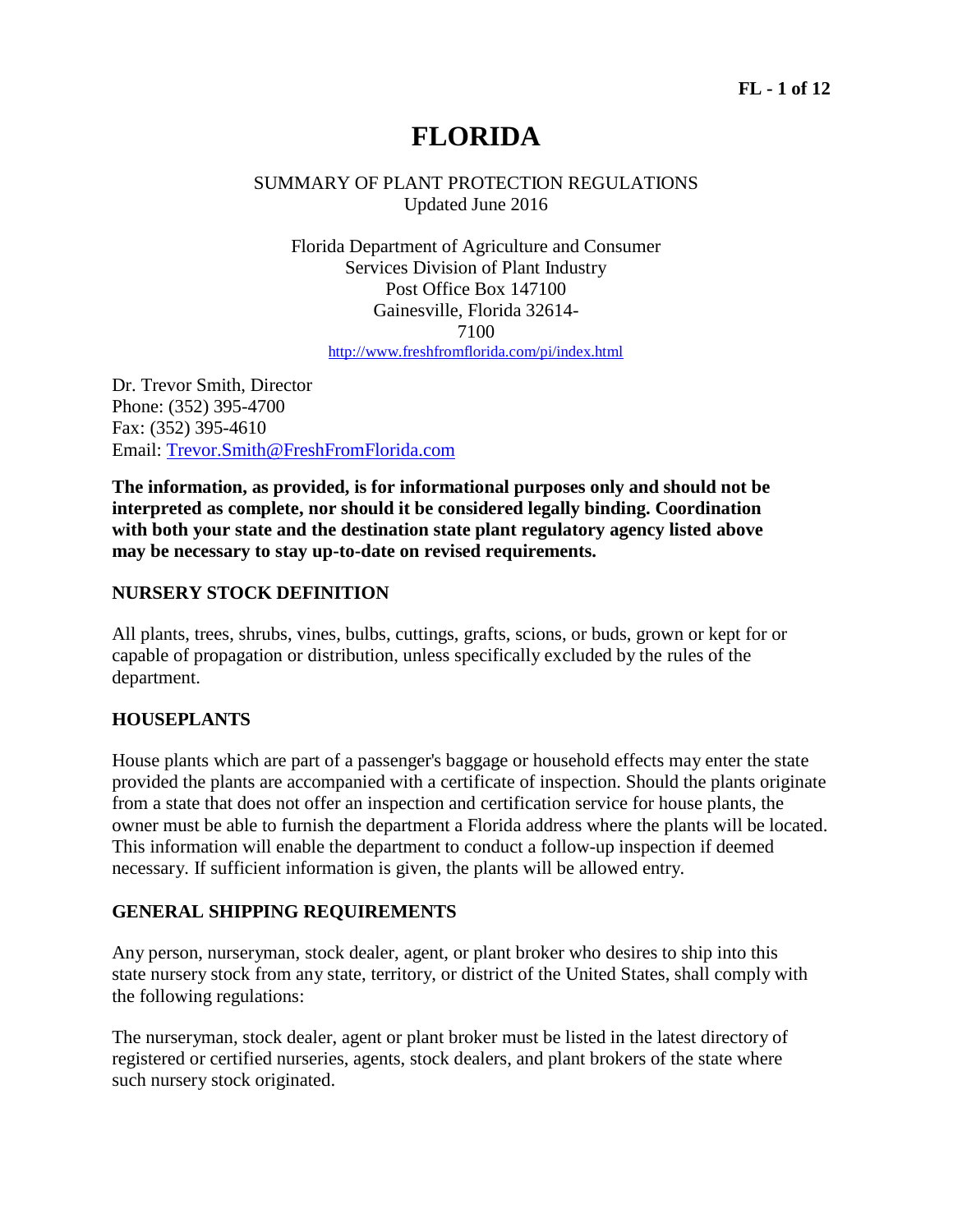A valid certificate of inspection must be attached to each separate package, bundle, box, or shipment of nursery stock shipped into Florida. In club orders, one tag must be attached to each individual order and another to the package containing the individual orders.

All shipments of plants or plant products entering peninsular Florida by road are required to stop at an agricultural inspection station where they will be screened for proper certification and subject to cargo inspection by the department. All shipments of plants or plant products entering Florida through mail and parcel facilities are subject to inspection and screening for proper certification. Each shipment shall be accompanied with a bill of lading, or other valid documentation which contains the following information:

- 1. Name and address of shipper or consignor
- 2. Name and physical address of receiver or consignee
- 3. Description of plants or plant products in the shipment
- 4. Place and state/country of origin
- 5. Ultimate destination of shipment if other than receiver or consignee
- 6. Additional certification requirements for plant pest freedom for regulated commodities are listed below.
- 7. All documents shall be in the English Language, or shall have attached an accurate English translation containing adequate information for examination of the product.

## **SUDDEN OAK DEATH (***Phytophthora ramorum***) HOST NURSERY STOCK NOTIFICATION REQUIREMENT**

Shippers of *Phytophthora ramorum* host nursery stock from regulated areas should send prenotification information of shipments destined to Florida as required by the USDA Federal Order DA-2012-53effective December 10, 2012. Please refer to the following website for clarification as needed: https://www.aphis.usda.gov/aphis/ourfocus/planthealth/plant-pest-anddisease-programs/pests-and-diseases/phytophthora-

ramorum/ct\_phytophthora\_ramorum\_sudden\_oak\_death. Shipment prenotification information should be sent to Stephen.Hildebrandt@FreshfromFlorida.com or faxed to 352-395-4618.

## **NOXIOUS WEEDS**

Definition: Any living stage, including, but not limited to, seeds and productive parts, of a parasitic or other plant of a kind, or subdivision of a kind, which may be a serious agricultural threat in Florida or have a negative impact on the plant species protected under Statute 581.185.

It is unlawful to introduce, possess, move, or release any plant pest or noxious weed regulated by the department and the USDA except under permit issued by the department or the USDA. No permit shall be issued unless the department has determined that procedures exist to adequately contain the plant pest or noxious weed or that it will not pose a threat to the agricultural industry or the environment.

**Noxious Weed List.** https://www.flrules.org/gateway/readFile.asp?sid=0&type=1&tid=3023798&file=5B-57.007.doc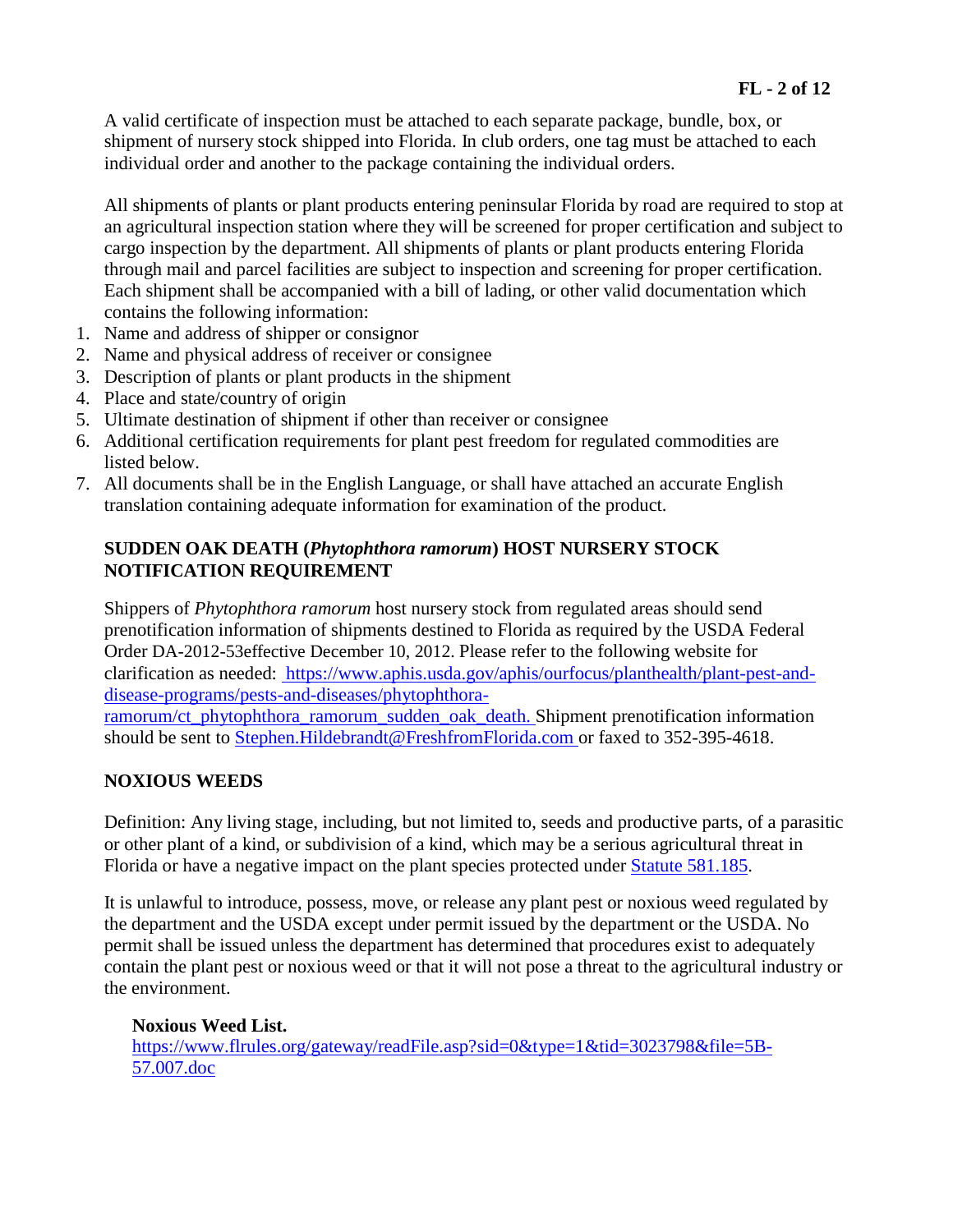Parasitic Weeds.

*Aeginetia* spp. *– a*eginetia

*Alectra* spp. *–* alectra

*Cuscuta* spp. Only the native Florida species are excluded from this list. These include *C. americana, C. compacta, C. exaltata, C. gronovii, C. indecora, C. obtusiflora,C. pentagona, C. umbellata Orobanche* spp. *–* broomrapes

#### Terrestrial Weeds.

*Ageratina adenophora –* crofton weed *Alternanthera sessilis –* sessile joyweed *Abrus precatorius –* rosary pea *Ardisia crenata* – coral ardisia *Ardisia elliptica –* shoebutton ardisia *Asphodelus fistulosus –* onionweed *Avena sterilis –* animated oat, wild oat *Borreria alata –* broadleaf buttonweed *Carthamus oxyacantha –* wild safflower *Casuarina equisetifolia –* Australian pine *Casuarina glauca –* suckering Australian pine *Chrysopogon aciculatus –* pilipiliula *Colubrina asiatica –* latherleaf *Commelina benghalensis –* Benghal dayflower *Crupina vulgaris –* common crupina *Cupaniopsis anacardioides –* carrotwood *Digitaria scalarum –* African couchgrass, fingergrass *Digitaria velutina –* velvet fingergrass, annual couchgrass *Dioscorea alata –* white yam *Dioscorea bulbifera –* air potato *Drymaria arenarioides –* lightning weed *Emex australis –* three-corner jack *Emex spinosa –* devil's thorn *Euphorbia prunifolia –* painted euphorbia *Galega officinalis –* goat's rue *Heracleum mantegazzianum –* giant hogweed *Imperata brasiliensis –* Brazilian satintail *Imperata cylindrica –* cogongrass *Ipomoea triloba –* little bell, aiea morning glory *Ischaemum rugosum –* murainograss *Leptochloa chinensis –* Asian sprangletop *Leucaena leucocephala –* lead tree *Ligustrum sinense –* Chinese privet, except the cultivar 'Variegatum' *Lycium ferocissimum –* African boxthorn *Lygodium japonicum –* Japanese climbing fern *Lygodium microphyllum –* small-leaved climbing fern

*Melaleuca quinquenervia –* melaleuca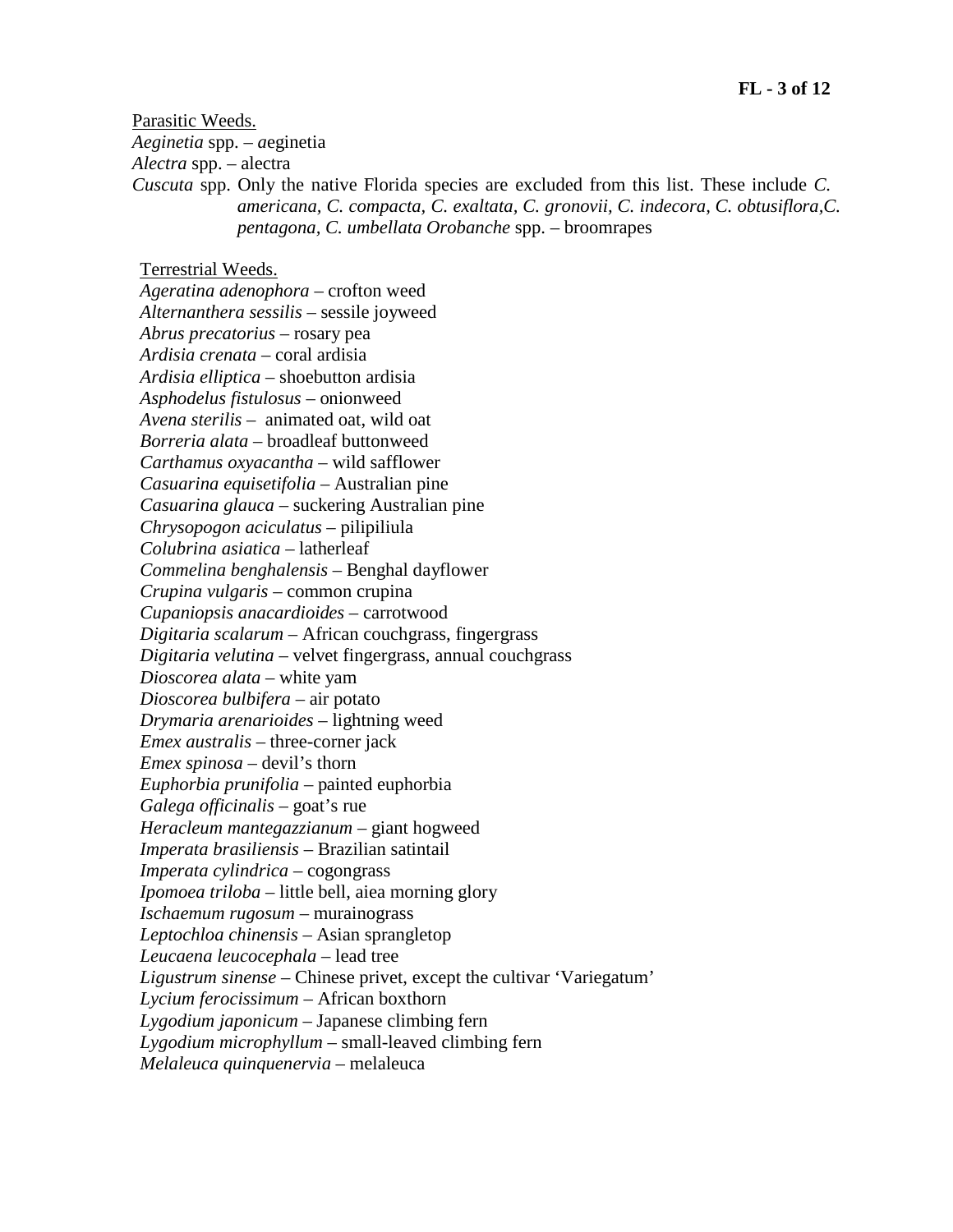*Melastoma malabathricum –* Indian rhododendron. *Mikania cordata –* mile-a-minute *Mikania micrantha –* climbing hempweed *Mimosa invisa –* giant sensitive plant *Mimosa pigra –* catclaw mimosa *Nassella trichotoma –* serrated tussock *Neyraudia reynaudiana –* Burma reed *Nymphoides cristata –* crested floating heart *Nymphoides peltata –* yellow floating heart *Opuntia aurantiaca –* jointed prickly pear *Oryza longistaminata –* red rice *Oryza punctata –* red rice *Oryza rufipogon –* wild red rice *Paederia cruddasiana –* sewer-vine *Paederia foetida –* skunk-vine *Paspalum scrobiculatum –* Kodomillet *Pennisetum clandestinum –* Kikuyu grass *Pennisetum macrourum –* African feathergrass *Pennisetum pedicellatum –* Kyasuma grass *Pennisetum polystachyon –* missiongrass, thin napiergrass *Prosopis* spp. *Pueraria montana –* kudzu *Rhodomyrtus tomentosa –* downy myrtle *Rottboellia cochinchinensis –* itchgrass *Rubus fruticosus –* bramble blackberry *Rubus molluccanus –* wild raspberry *Saccharum spontaneum –* wild sugarcane *Salsola vermiculata –* wormleaf salsola *Sapium sebiferum –* Chinese tallow tree *Scaevola taccada –* beach naupaka *Schinus terebinthifolius –* Brazilian pepper-tree *Setaria pallidefusca –* cattail grass *Solanum tampicense –* wetland nightshade *Solanum torvum –* turkeyberry *Solanum viarum –* tropical soda apple *Tridax procumbens –* coat buttons *Triadica sebifera –* Chinese tallow tree *Urochloa panicoides –* liverseed grass

Prohibited Aquatic Plants

*Alternanthera philoxeroides –* alligatorweed, green lead plant *Casuarina* spp. *–* Australian Pine *Crassula helmsii –* awamp stone crop *Eichhornia* spp*. –* waterhyacinth *Hydrilla verticillata –* hydrilla, Florida elodea, stargrass, oxygen grass *Hygrophila polysperma –* hygro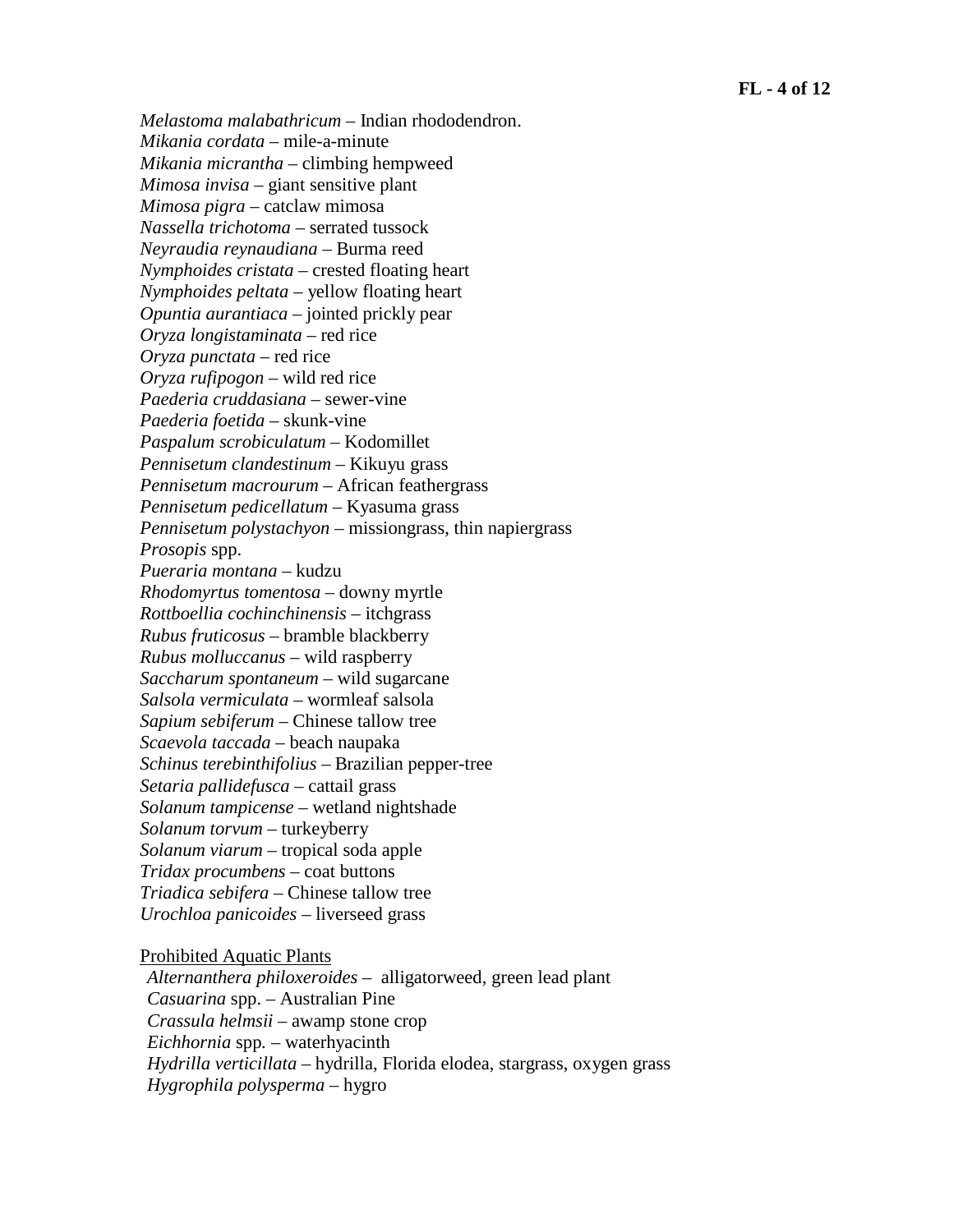*Ipomoea aquatica –* water spinach *Ipomoea fistulosa Lagarosiphon* spp. *–* African elodea *Limnocharis flava –* Sawa flowing rush *Lymnophila sessiliflora* – ambulia *Lythrum salicaria –* purple loosestrife *Melaleuca quinquenervia –* melaleuca *Mimosa pigra –* giant sensitive plant, cat's claw *Monochoria hastata Monochoria vaginalis Myriophyllum spicatum –* Eurasian watermilfoil *Nechamandra alternifolia Oryza rufipogon –* wild Red rice *Pistia stratiotes* – waterlettuce *Pontederia rotundifolia –* tropical pickerelweed *Salvinia spp.,* (excluding S. minima) *Schinus terebinthifolius –* Brazilian-pepper-tree *Sparganium erectum –* Exotic bur-reed *Stratiotes aloides –* water-aloe, soldier plant *Trapa* spp. *–* water chestnut *Vossia cuspidate* – hippo grass

#### **QUARANTINES OR ADDITIONAL REQUIREMENTS PLANT PEST OF QUARANTINE SIGNIFICANCE**

PEST: Plant pest not known to occur in the State of Florida or of limited distribution within the state.

STATES REGULATED: All

MATERIALS REGULATED: All plants and plant products

RESTRICTIONS: Plant and plant products found to be infested or infected with, or exposed to a plant pest not known to be established or of limited distribution in the state of Florida and the pest is determined to be potentially damaging to Florida agriculture shall not be allowed to enter Florida.

The following are examples of plant pests that would require immediate quarantine:

## **INSECTS**

*Aceria litchii* (currently in Hawaii (Litchi mite)) *Aleurodicus rugioperculatus* (gumbo limbo whitefly) *Anoplophora* spp. (Asian longhorned beetles) *Aulacaspis yasumatsui* (Asian cycad scale) *Biprorulus bibax* (spined orange bug)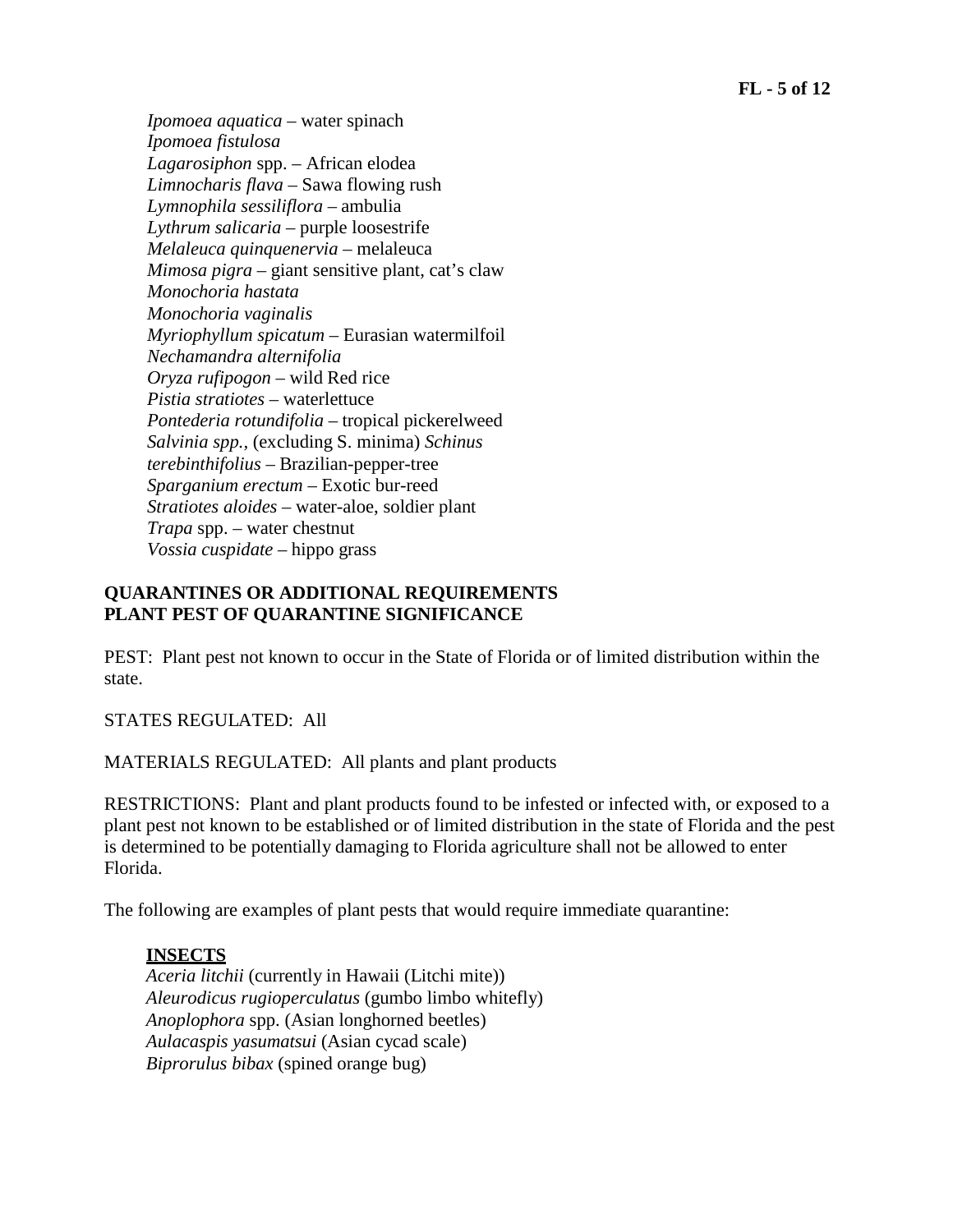Bostrichidae (Bostrichid beetles) *Brevipalpus chilensis* (Chilean false red mite) *Ceratovacuna lanigera* (sugarcane woolly aphid) *Diaphorina citri* (Asian citrus psyllid) *Diaprepes abbreviatus* (diaprepes root weevil) *Duponchelia fovealis* (European pepper moth) *Eutetranychus orientalis* (Oriental red mite) *Exophthalmus* spp. (Caribbean citrus weevils) *Liriomyza huidobrensis* (pea leaf miner) *Liriomyza langei* (pea leaf miner) *Maconellicoccus hirsutus* (pink mealybug) *Metamasius callizona* (bromeliad weevil) *Metamasius* spp. (Neotropical palm and bromeliad weevils) *Metamasuis hemipterus* (palm and sugarcane weevil) *Morganella longispina* (scale insect) (plumose scale) *Musgraveia sulciventris* (bronze orange bug) *Myllocerus* spp. (Asian weevils) *Myllocerus undecimpustulatus* (weevil) *Nasonovia ribisnigri* (currant-lettuce aphid) *Nephotettix* spp. (Green leafhoppers on rice) *Nilaparvata lugens* (brown plant hopper) *Noctua pronuba* (large yellow underwing) *Oligonychus persae* (avocado mite) *Opuntiaspis* spp. (scale insect) *Oxycarenus hyalinipennis* (dusky cottonseed bug) *Paratachardina pseudolobata* (lobate lac scale) *Parlatoria ziziphi* (black parlatoria scale insect) *Phalacrococcus howertoni* (Howerton's scale) *Philephedra* spp. (scale insect) *Phoenicococcus marlatti* (red date scale) *Prymnotrypes* spp. (Andean potato weevils) *Raoiella indica* (red palm mite) *Rhagoletis mendax* (blueberry maggot fly) *Rhynchophorus ferrugineus* (red palm weevil) *Rhynchophorus palmarum* (giant palm weevil) *Russelliana solanicola* (a potato psyllid) *Singhiella simplex* (ficus whitefly) *Siphoninus plyillyleae* (ash whitefly) *Trioza anceps* (avocado psyllid) *Trioza erytreae* (African citrus psyllid) *Trioza perseae* (avocado psyllid) *Tropilaelaps clareae* (Tropilaelaps mite)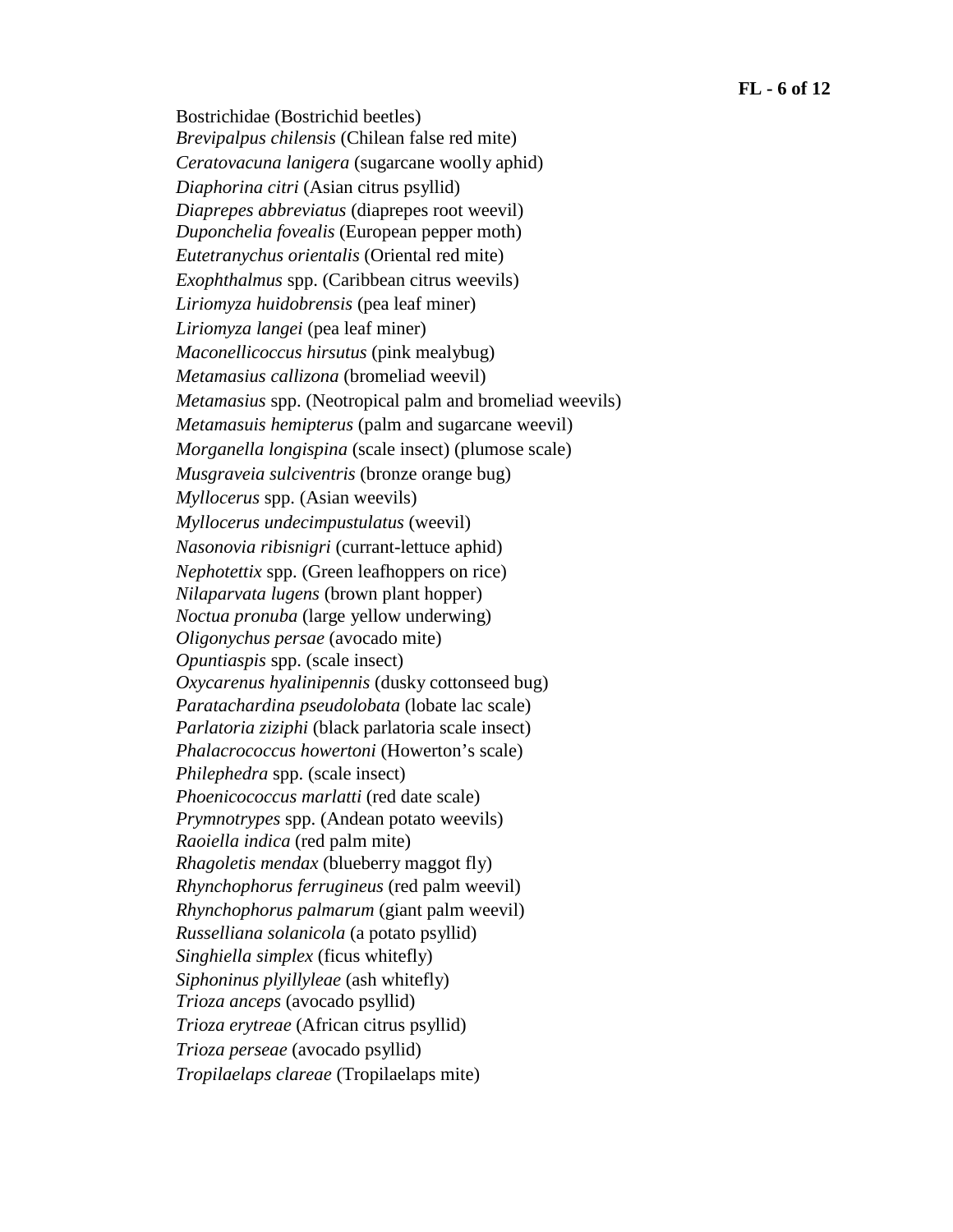*Vinsonia stellifera* (stellate scale) *Xyleborus glabrtus* (redbay ambrosia beetle)

#### **DISEASES**

*Agrobacterium tumefaciens* (crown gall) Chilli leaf curl virus Citrus chlorotic dwarf Citrus leprosis virus Citrus variegated chlorosis Citrus yellow mosaic virus Cucumber green mottle mosaic virus Cucurbit leaf crumple begemovirus Cucurbit yellow stunting discorder crinivirus *Guignardia citricarpa* (citrus black spot) Huanglongbing (citrus greening disease) Lethal yellowing of palms Palm lethal yellowing phytoplasma Pepino mosaic virus *Phomopsis gardeniae* (gardenia canker) *Phytophthora alni Phytophthora europea Phytophthora foliorum Phytophthora hedriandra Phytophthora kernoviae Phytophthora nemarosa Phytophthora pseudosyringae Phytophthora ramorum* (sudden oak death / Ramorum blight) *Phytophthora siskyouensis Phytophthora tropicalis*  Psorosis complex of viruses *Puccina pelargonii – zonalis* (geranium rust) *Puccinia horiana* (chrysanthemum white rust) *Septoria citri* (Septoria spot of citrus) *Sphaceloma poinsettiae* (poinsettia scab) Sugarcane bacilliform badnavirus Sugarcane yellow leaf syndrome phytoplasma Texas Phoenix palm decline phytoplasma Tomato chlorosis virus Tomato leaf curl New Delhi virus Tomato marchitez virus Tomato severe leaf curl virus Tomato torrado virus Tomato yellow leaf curl virus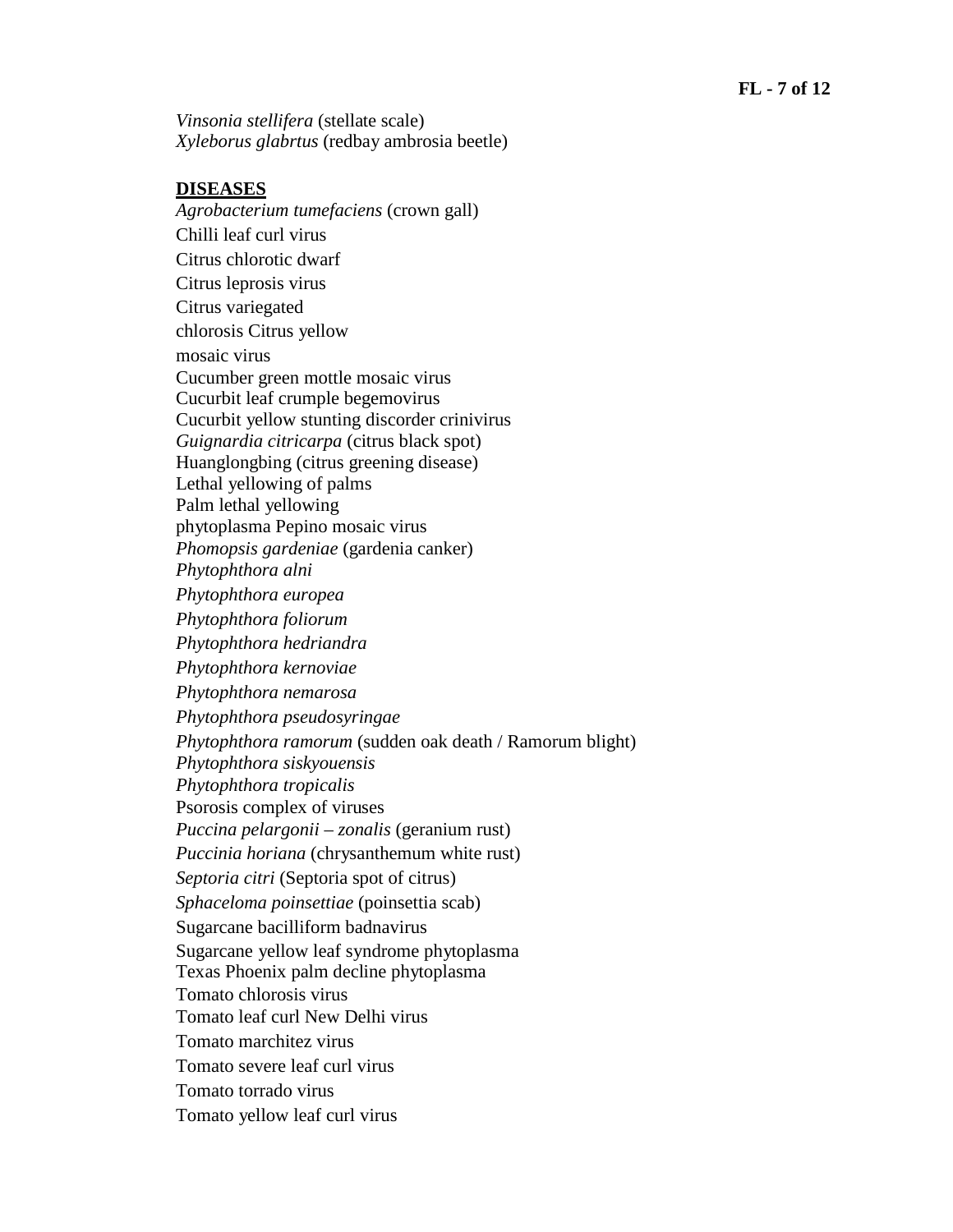Tomato yellow leaf curl virus-China, Seychelles, & Indonesia strains Tomato yellow vein streak *Xanthomonas axonopodis* pv. *citri* (citrus canker)

#### **MOLLUSKS**

*Achatina* spp. (giant African land snails) *Archachatina marginata* (banana rasp snail) *Cryptomphalus* spp. (brown garden snail and others) *Lissachatina fulica* (giant African land snail) *Megalobulimus oblongus* (giant South American snail) *Otala lactea* (milk snail) *Theba pisana* (white garden snail) *Zachrysia provisoria* (Cuban land snail)

#### **NEMATODES**

*Anguina tritici* (wheat gall nematode) *Bursaphelenchus cocophilus* (red ring nematode) *Ditylenchus destructor* (potato rot nematode) *Ditylenchus dispaci* (bud and stem nematode) *Globodera rostochiensis* (potato cyst nematode) *Globodera pallida* (potato cyst nematode) *Hemicycliophora arenaria* (citrus sheath nematode) *Heterodera carotae* (carrot cyst nematode) *Heterodera cruciferae* (cabbage cyst nematode) *Heterodera goettingiana* (pea cyst nematode) *Heterodera zeae* (corn cyst nematode) *Hoplolaimus columbus* (Columbia lance nematode) *Longidorus africanus* (a needle nematode) *Longidorus belondriodes* (a needle nematode) *Meloidogyne chitwoodi* (Columbia root-knot nematode) *Meloidogyne citri* (a citrus root-knot nematode) *Meloidogyne enterolobii* (a root-knot nematode) *Meloidogyne fujianenis* (citrus root-knot nematode) *Meloidogyne mayaguensis* (guava root-knot nematode) *Meloidogyne naasi* (cereal root-knot nematode) *Nacobbus aberrans* (false root-knot nematode) *Pratylenchus convallariae* (a lesion nematode) *Pratylenchus crenatus* (a lesion nematode) *Pratylenchus goodeyi* (a lesion nematode) *Xiphinema brevicolle* (a dagger nematode) *Xiphinema bricolensis* (a dagger nematode) *Xiphinema californicum* (a dagger nematode) *Xiphinema diversicaudatum* (a dagger nematode)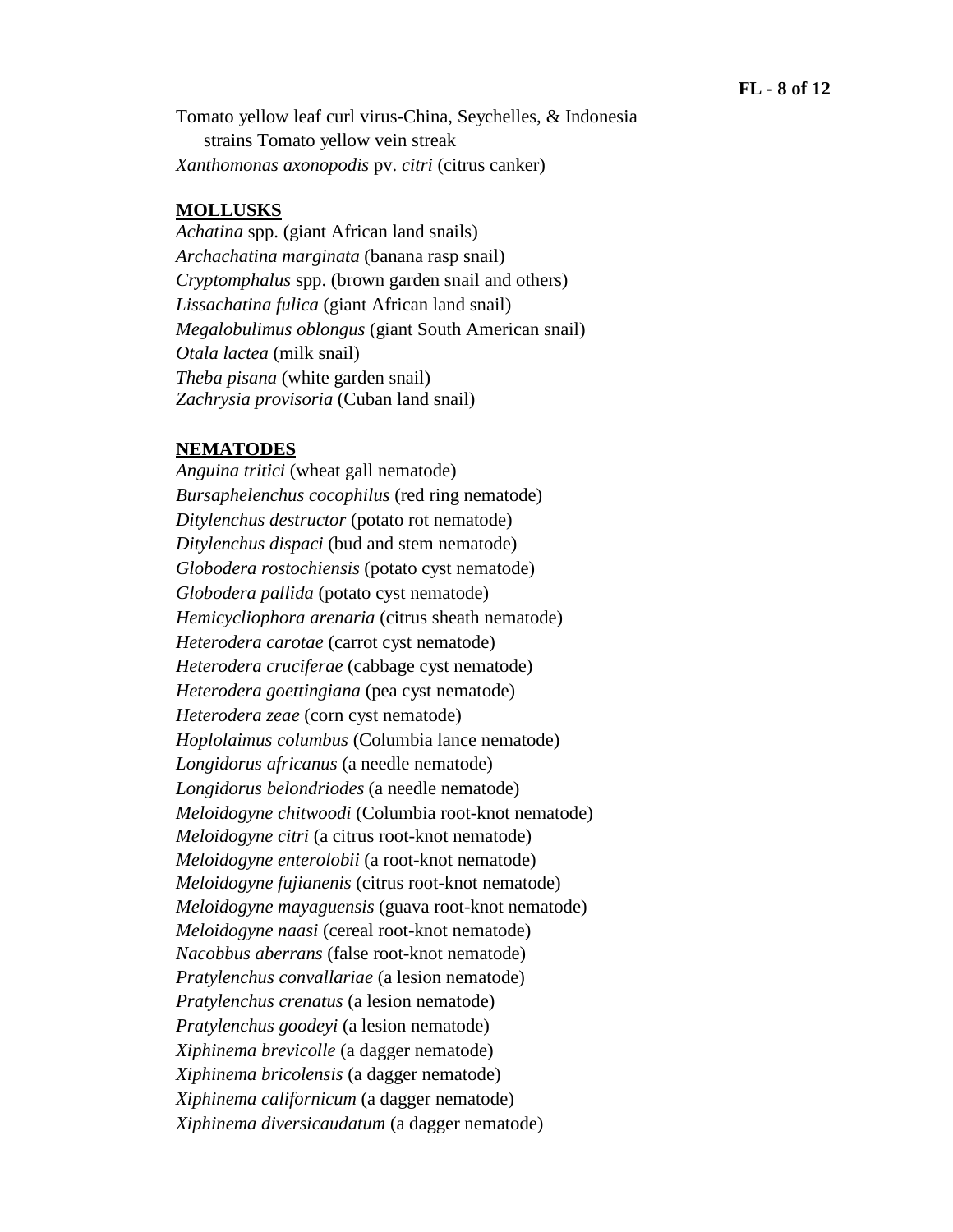*Xiphinema index* (California dagger nematode) *Xiphinema insigne* (a dagger nematode) *Xiphinema vuittenezi* (a dagger nematode) *Zygotylenchus* spp. (a lesion nematode)

# **BOLL WEEVIL QUARANTINE**

PEST: Boll weevil, *Anthonomus grandis*

STATES REGULATED: ALL

MATERIALS REGULATED: Any article including but not limited to cotton plants, seed cotton, gin trash, and equipment capable of transporting or harboring boll weevil or the insect itself.

RESTRICTIONS: Regulated articles from infested areas may enter Florida provided each shipment is accompanied by a certificate issued by and bearing the signature of an authorized inspector of the state of origin, certifying that such regulated articles were treated as recommended by the department or inspected and found free for the presence of Boll Weevil (*Anthomonus grandis*).

## **CITRUS PESTS**

PESTS: All injurious insects, plant diseases or disorders of citrus. STATES

REGULATED: All

MATERIALS REGULATED: Any and all kinds of citrus plants and parts thereof.

RESTRICTIONS: It is unlawful to move into Florida any and all kinds of citrus trees and parts thereof except by a special permit from the Division Director. Permits are not required to move citrus fruits into the state. Federal Domestic Quarantines regulate the interstate movement of fruit from areas known to harbor fruit flies injurious to citrus.

## **DOGWOOD ANTHRACNOSE**

PEST: Dogwood anthracnose

STATES REGULATED: AL, CAL, CT, DE, GA, ID, IL, IN, KS, KY, MA, MD, MI, MS, MO, NH, NJ, NY, NC, OH, OR, PA, RI, SC, TN, VA, VT, WA, WA DC, WV and any other state, where dogwood anthracnose is determined to be established.

MATERIALS REGULATED: A dogwood plant (Cornus spp.) or part thereof or any other plant or part thereof which is capable of harboring or transporting dogwood anthracnose in any of its life stages.

RESTRICTIONS: The movement of dogwood plants or part thereof from infested states into Florida is prohibited except by master permit issued by the director.

## **FIREWOOD AND UNPROCESSED WOOD PRODUCTS**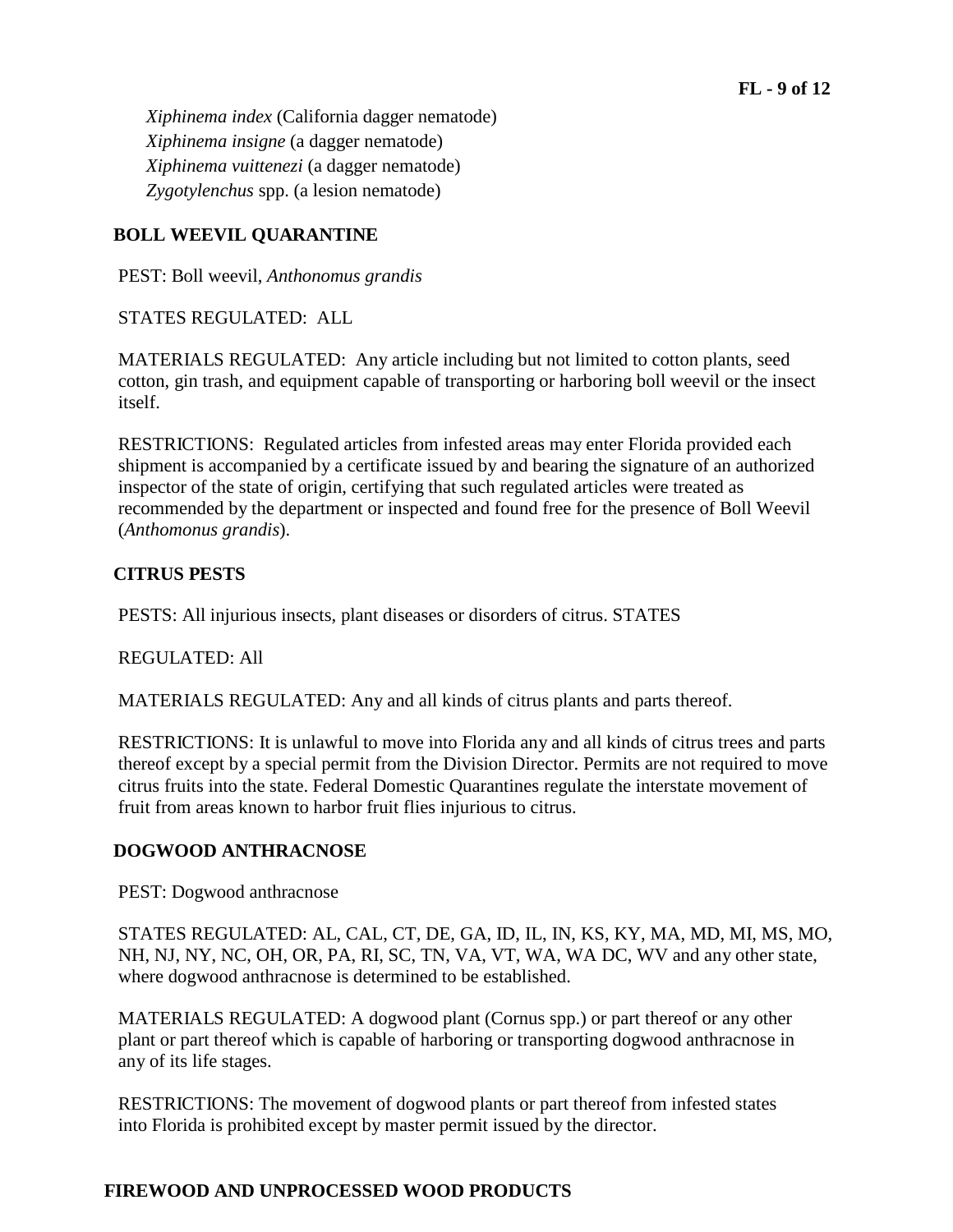Commercial shipments of firewood entering the state is prohibited except by master permit issued by the director. Non-Commercial shipments of firewood entering the state must be accompanied by a certificate of inspection from the state of origin. Non-commercial shipments of firewood may be allowed entry if sufficient destination information is given and product is intended for immediate use.

## **HOST FRUIT OF FRUIT FLIES**

PEST: Fruit flies (*Anastrepha* spp. (except *A. suspensa*), *Bactocera* spp., *Dacus* spp., *Rhagoletis*  spp., and *Ceratitis* spp.)

STATES REGULATED: All areas infested

MATERIALS REGULATED: All host fruit which is known to be or found to be a host or articles that may be infested of any fruit flies listed above

RESTRICTIONS: Host fruit is prohibited into the State of Florida unless accompanied by a certificate issued by an authorized representative of the USDA or the state of origin denoting the absence of fruit flies listed above, or having complied with a treatment established by the department or USDA to insure freedom from fruit flies.

## **LETTUCE MOSAIC**

PEST: Lettuce mosaic virus STATES

REGULATED: ALL

MATERIALS REGULATED: Lettuce seed and plants

RESTRICTIONS: Lettuce seed and or plants moved into, sold or planted in a commercial lettuce production area in Florida shall be certified as having been tested for lettuce mosaic virus by a testing facility approved by the Division of Plant Industry.

## **OAK WILT**

PEST: Oak wilt disease

STATES REGULATED: AL, AR, IL, IN, IA, KS, KY, MD, MI, MN, MO, MS, NE, NY, NC, OH, OK, PA, SC, SD, TN, TX, VA, WV, WI, and any other state, where oak wilt is determined to be established.

MATERIALS REGULATED: Rooted trees and seedling plants of oak (*Quercus* spp.), chestnut (*Castanea* spp.), chinquapin (*Castanopsis* spp.) and tanbark oak (*Lithocarpus densiflora*), and any parts of such plants for propagation, except seed.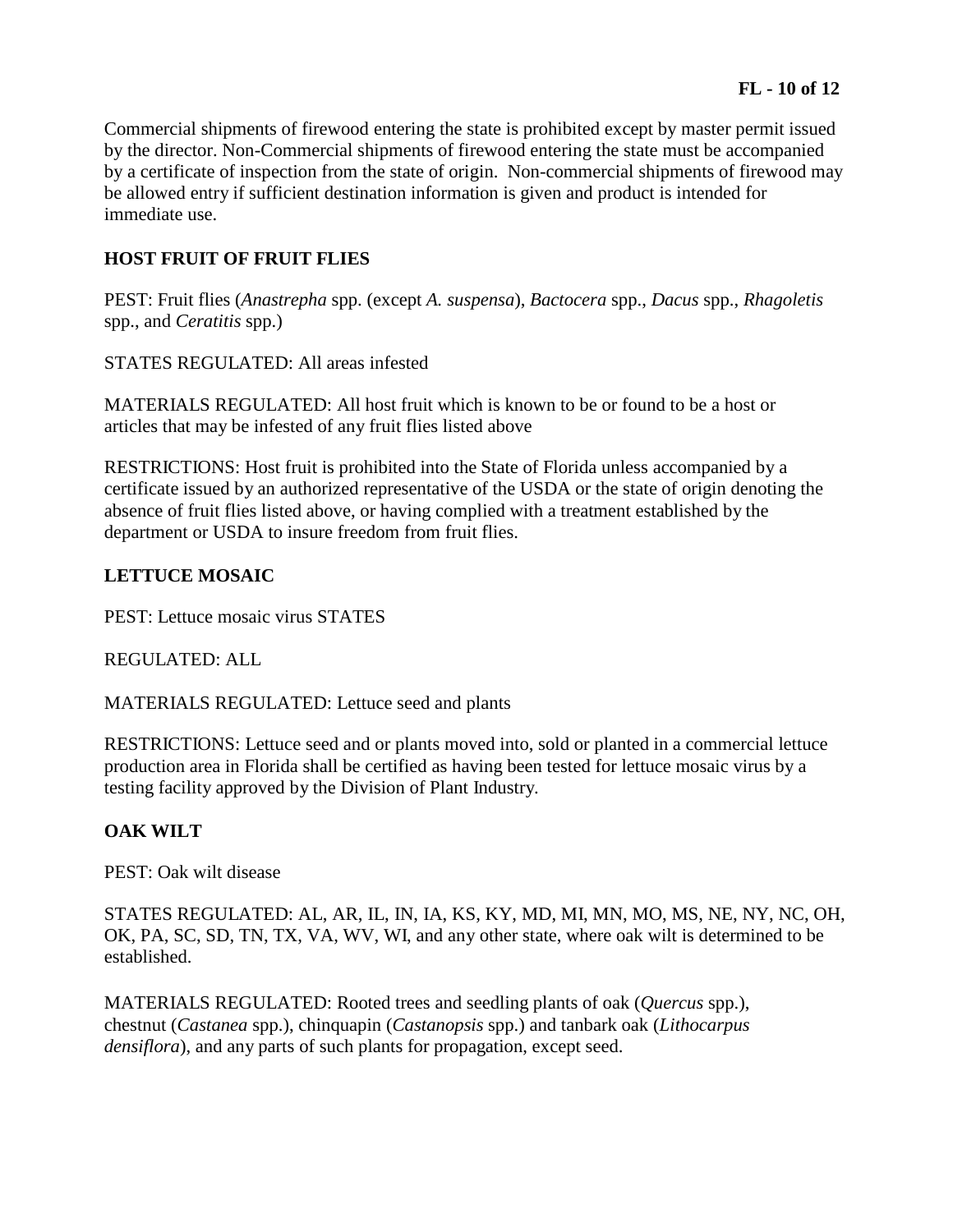RESTRICTIONS: The movement of oak wilt disease or host plants into the state from an infested or regulated area is prohibited except by master permit issued by the director. The movement of firewood with bark and unpeeled lumber into the state from an infested or regulated area is prohibited except by a certificate issued by an authorized representative of the state of origin. The certificate shall state that these regulated articles have been treated in a manner approved by the department to minimize risk of inadvertent introduction of oak wilt disease.

# **SEED POTATO PESTS**

PESTS: Seed potatoes offered for sale in Florida must not exceed the tolerances indicated for the following plant pests: nematode and tuber moth injury, 0%; bacterial ring rot, 0%; blackleg, 1%; Fusarium rot (damage by), 1%; soft rot or wet breakdown, 1%; varietal mixture, .25%; late blight, 1%; and any other dangerous pest of potatoes not listed, 0%. Must also meet requirements for external and internal defects as provided by U.S. Standards for Grades of Seed Potatoes (37 F.R. 8667).

## STATES REGULATED: ALL

## MATERIALS REGULATED: Seed potatoes

RESTRICTIONS: (1) All potatoes to be sold for propagation in Florida must meet U.S. No. 1 seed potato requirements as set forth in the U.S. Standards for Grades of Seed Potatoes (37 F.R. 8667).(2) All potatoes to be sold for seed in Florida must have been grown under a seed potato certification program of the state or country of origin, and each bag must be accompanied by a certificate issued by the agency administering the seed potato certification program. (3) The department shall have the authority to open any shipment of seed potatoes for inspection and to draw a reasonable sample from any bag of seed potatoes for laboratory examination or for planting for field observation.

## **SNAILS**

PESTS: Snails *Achatina* spp. (Example: giant African land snails) *Cornus aspersa* (brown garden snail) *Helix* spp. *Lissachatina fulica* (giant African land snail) *Megalobulimus oblongus* (giant South American snail) *Theba pisana* (white garden snail) Any other plant-infesting snail which may be determined by department order or rule to be injurious to Florida agriculture.

STATES REGULATED: AZ, CA, HI, NM, OR, TX, WA,

MATERIALS REGULATED: Any plant, plant product or other regulated article capable of transporting or harboring plant-feeding snails.